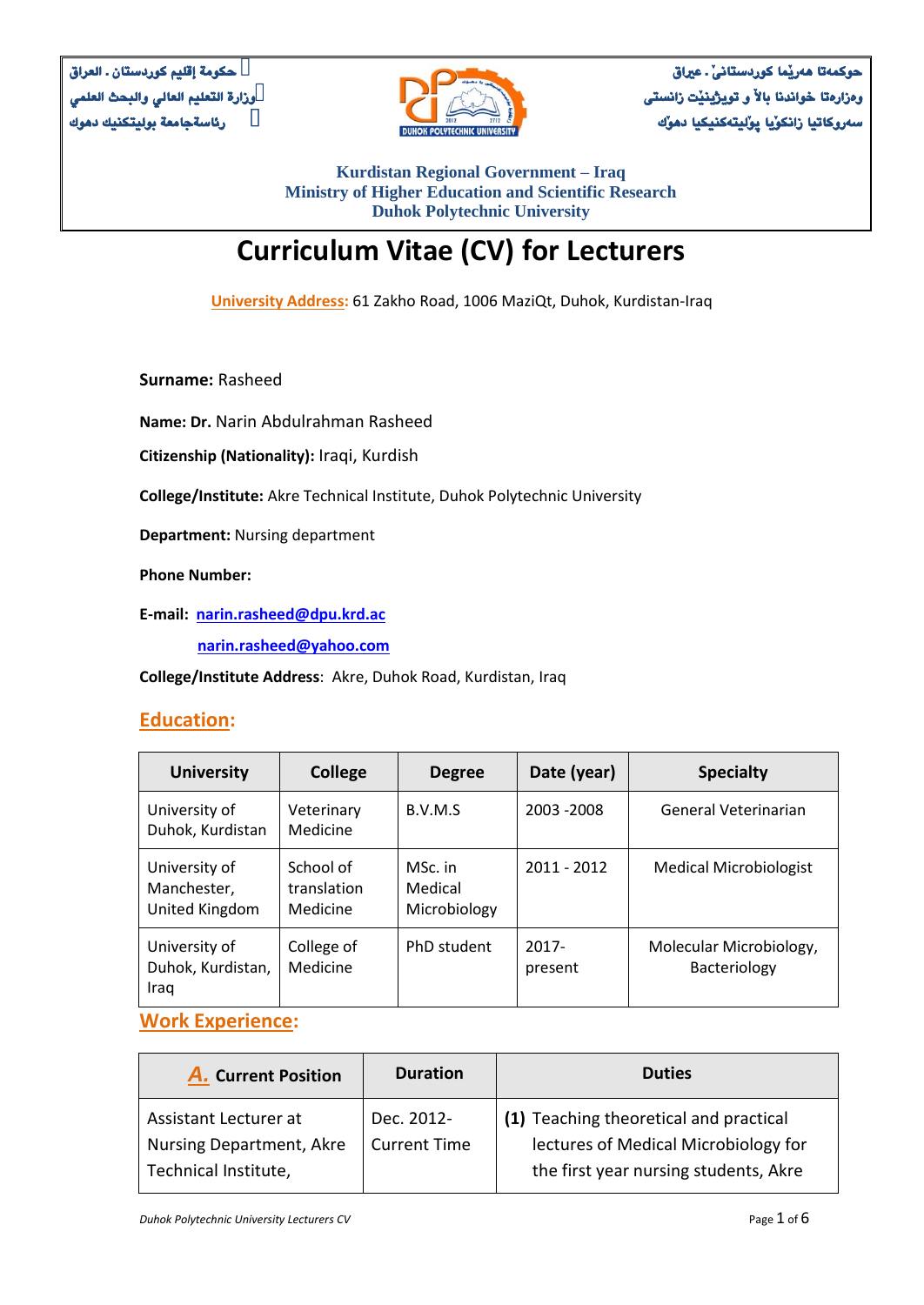| Duhok Polytechnic | Technical Institute.                       |  |
|-------------------|--------------------------------------------|--|
| University        | (2) Teaching Medical Microbiology for      |  |
|                   | evening classes of Nursing classes at Akre |  |
|                   | Technical Institute, DPU.                  |  |

| <b>B.</b> Previous Jobs                                                            | <b>Duration</b>         | <b>Duties</b>                                                                                                                                                                                                                                                                                                                                                                                                                                                                                                                                                                                                                                                                                                                                                                                                                                                                                                                                                                                                                                                                                                                                                                                                                                                     |
|------------------------------------------------------------------------------------|-------------------------|-------------------------------------------------------------------------------------------------------------------------------------------------------------------------------------------------------------------------------------------------------------------------------------------------------------------------------------------------------------------------------------------------------------------------------------------------------------------------------------------------------------------------------------------------------------------------------------------------------------------------------------------------------------------------------------------------------------------------------------------------------------------------------------------------------------------------------------------------------------------------------------------------------------------------------------------------------------------------------------------------------------------------------------------------------------------------------------------------------------------------------------------------------------------------------------------------------------------------------------------------------------------|
| Worked at Directory of<br>Veterinary, Duhok,<br>Kurdistan Region, Iraq.            | May 2009 -<br>Nov. 2009 | General Veterinarian worked at general lab and poultry<br>labs in addition to the clinical (field) work.                                                                                                                                                                                                                                                                                                                                                                                                                                                                                                                                                                                                                                                                                                                                                                                                                                                                                                                                                                                                                                                                                                                                                          |
| Assistant Researcher at<br><b>Nursing Department, Akre</b><br>Technical Institute. | Nov 2009-<br>2011       | (1) Taught Physiology for the first year students,<br>Nursing Department,<br>(2) Taught Professional Ethics for Nurses for the<br>second year students.<br>(3) Taught theoretical and practical lectures of<br>Human Anatomy for the first year students,<br><b>Nursing Department</b><br>(4) Taught Microbiology for the first year students,<br>Nursing Department, Akre Technical Institute<br>(5) Taught Academic debate for the first stage of medical<br>laboratory department and health community<br>department at Shixan Medical University.<br>(6) Taught Surgical Nursing for the second year<br>nursing students, Akre Technical Institute.<br>(7) Taught English language for the first year nursing<br>students.<br>(8) Taught Nutrition for second year Nursing<br>students, Akre Technical Institute, 2015<br>(9) Taught theoretical lectures of Medical<br>Bacteriology for the second year students at<br>Medical Laboratory Department, Shixan Medical<br>University 2015.<br>(10)<br>Taught Academic debate for the first stage of<br>medical laboratory department at Shixan Medical<br>University 2015 and 2016<br>Taught Academic debate for the first stage of<br>(11)<br>Health department at Shixan Medical University 2015<br>and 2016 |
| (1) Volunteer at School of<br>Translation Medicine,<br>University of               | Sep. 2012- Dec.<br>2012 | (1) Worked as a demonstrator for teaching Practical<br>classes for the MSc. students 2012 of Medical<br>Microbiology for a semester,                                                                                                                                                                                                                                                                                                                                                                                                                                                                                                                                                                                                                                                                                                                                                                                                                                                                                                                                                                                                                                                                                                                              |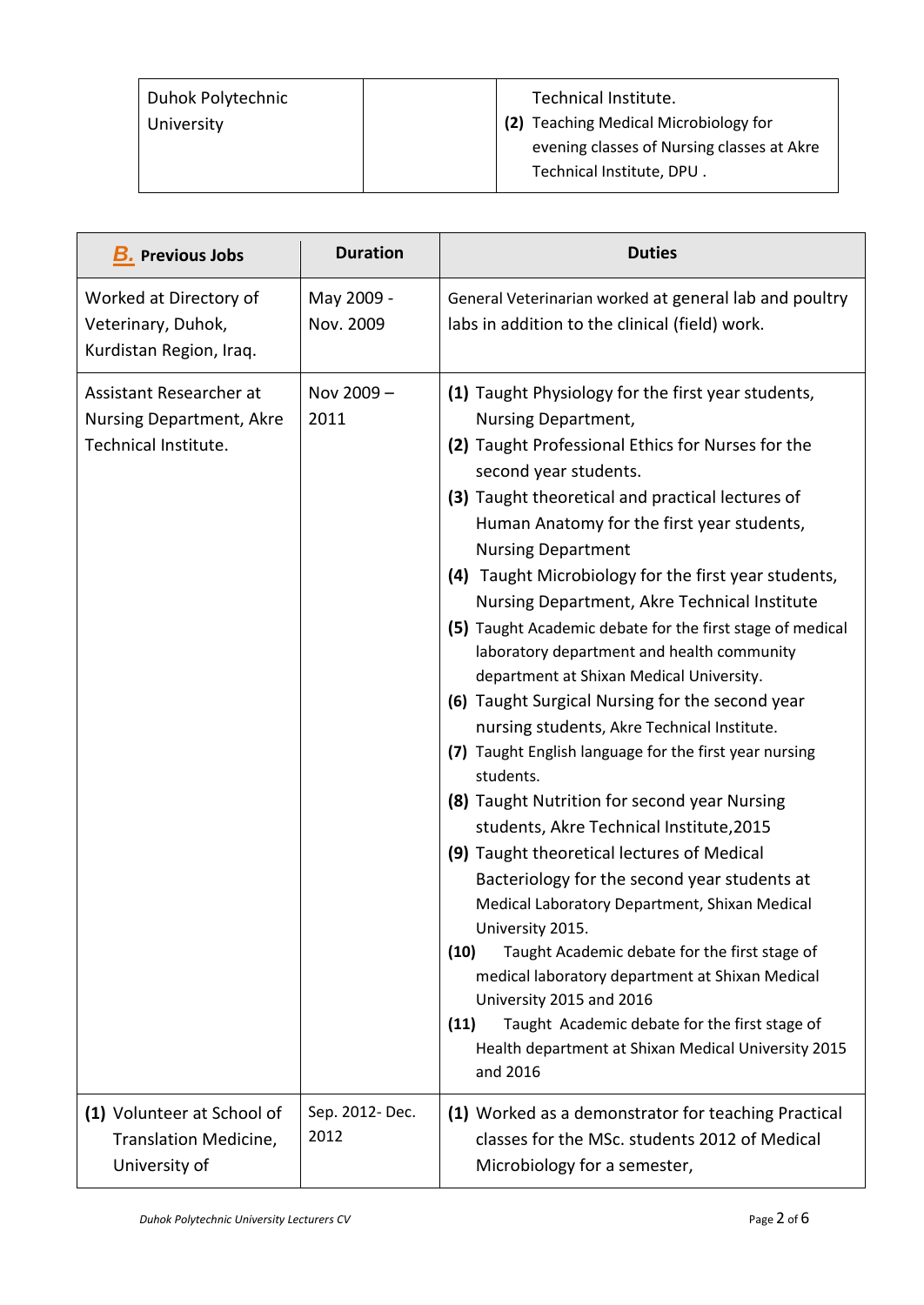| Manchester, United | (2) Worked at a research lab for the aforementioned |
|--------------------|-----------------------------------------------------|
| Kingdom            | university.                                         |
|                    | (3) Involved in the preparation of laboratory       |
|                    | materials for the practical classes.                |

# **Research Interest and Future Plans:**

- BSc. Project entitled "Toxolpasmosis as a Zoonotic Disease"
- MSc. Project entitled "Analysis of the effect of long- term storage and repeated subculture on the physical and biochemical characteristics on *Streptococcus pneumoniae"*

#### **Working area:**

- Working on a research entitled " Some factors affecting on increasing MRSA among people attending Akre Hospitals, Duhok, Kurdistan Region" (in process).
- Incidence of MRSA in the Community and Hospital and molecular discrimination between these strains in Duhok, Kurdistan Region, Iraq (in press)
- Geographic Distribution of Foot and Mouth Disease (FMD) in Sheep in Duhok Governorate, Iraq by using GIS. [http://www.rjpbcs.com/pdf/2017\\_8\(2\)/\[167\].pdf](http://www.rjpbcs.com/pdf/2017_8(2)/%5b167%5d.pdf)

| Conference                                                                                                                                   | Workshop                                                                                                                                                                                                                             | Oral                                                                          | <b>Poster</b>   |
|----------------------------------------------------------------------------------------------------------------------------------------------|--------------------------------------------------------------------------------------------------------------------------------------------------------------------------------------------------------------------------------------|-------------------------------------------------------------------------------|-----------------|
| 2nd Duhok<br>Veterinarian<br>Conference,<br>September 2013                                                                                   | Attended a workshop on Medical<br>Sciences Interactive Staff Workshop<br>in a Linkage program between the<br>University of Duhok Polytchnic (DPU)<br>and Jordon University for Science<br>and Technology (JUST) University,<br>2013. | - Interactive<br>methods of<br><b>Teaching</b><br>"Problem based<br>learning) | Poster on Ebola |
| Participated in the first<br>International<br><b>Veterinary Conference</b><br>in Kurdistan, at Faculty<br>of Veterinary Medicine<br>May 2014 | Participated in MRSc Medical<br>student's workshop during the<br>volunteer work at School of<br>Medicine, University of Manchester,<br>United Kingdom, 2012.                                                                         |                                                                               |                 |

## **Presentations:**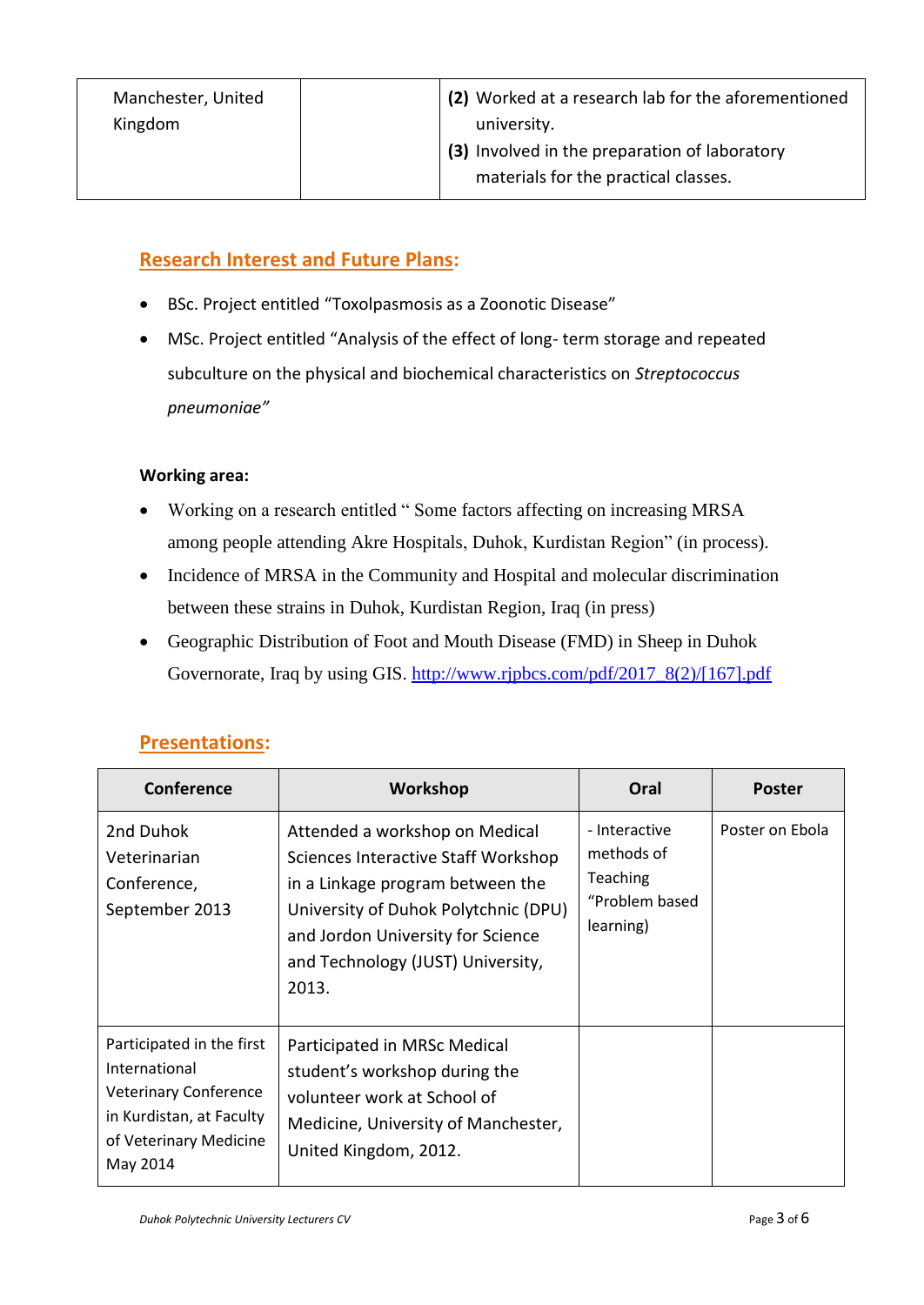| Participated in Teaching and<br>Educational skills Workshop in a<br>Linkage program between the<br>University of Duhok Polytchnic (DPU)<br>and Jordon University for Science<br>and Technology (JUST) University, in<br>Jordan (17-24-2014)                                                                           |  |
|-----------------------------------------------------------------------------------------------------------------------------------------------------------------------------------------------------------------------------------------------------------------------------------------------------------------------|--|
| Referencing Style and Endnote<br>Application workshop, at Akre<br>Technical Institute, Duhok<br>Polytechnic University, June 2015                                                                                                                                                                                     |  |
| Participated in a workshop emitted<br>"from PCR to DNA Sequencing" in<br>Duhok Research Center, College of<br>Veterinary Medicine, University of<br>Duhok. 10-11 May 2016.                                                                                                                                            |  |
| Attended a workshop on "How to<br>teach large sized classes" in<br>collaboration between Duhok<br>Polytechnic University, Zakho<br>University and IREX. 2016.                                                                                                                                                         |  |
| Participated in a workshop on<br>"Statistical analysis by using SPSS<br>program"" in collaboration between<br>Duhok Polytechnic University, Duhok<br>University 2017.                                                                                                                                                 |  |
| Participated in a workshop about<br>"Improving the<br>Capacities<br>and<br>Competencies of Iraq TVET Leaders,<br>Teachers and trainers". In a Linkage<br>program between British Council,<br>TVET and UNESCO and the project<br>was funded by the European Union,<br>in Duhok, Kurdistan region, Iraq (July,<br>2017) |  |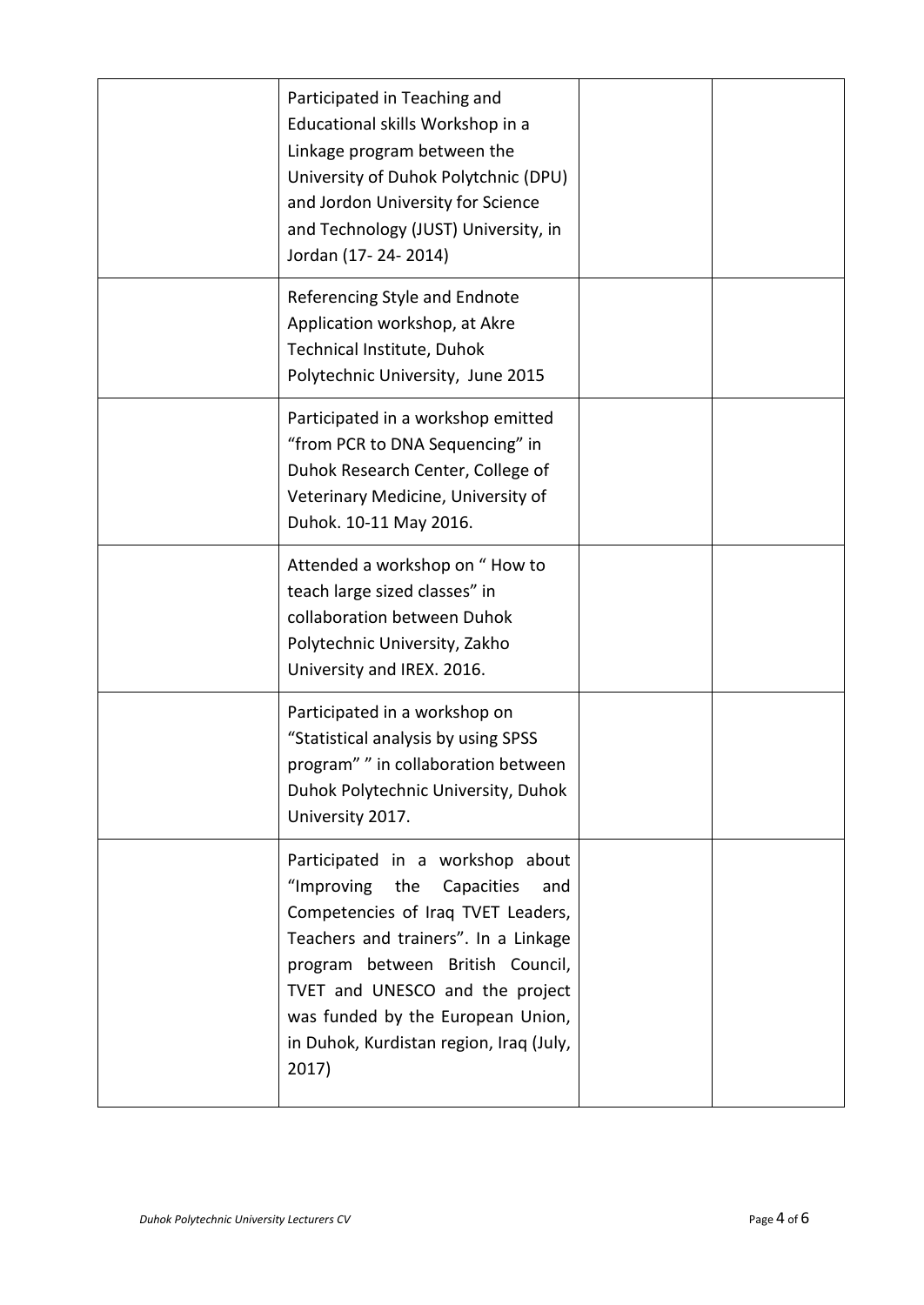## **Honors and Awards:**

- Acknowledgement from Duhok Polytechnic University President on Training course on Methods of Teaching at Duhok Technical Institute, Duhok Polytechnic University, 2013 (as I was the first one).
- Acknowledge from the dean of Akre Technical Institute, Duhok Polytechnic University for being one of the best lecturers in institute according to the Quality assurance. 2013 and 2014
- Acknowledge from the dean of Akre Technical Institute, Duhok Polytechnic University for being one of the best lecturers in institute according to the Quality assurance. 2015- 2016.

# **Affiliation (Memberships):**

- Member of the Kurdistan Veterinary Syndicate since 2009.
- Member of the Kurdistan Teaching Syndicate since 2014.
- Member of Exam committee for the Nursing Department, Akre technical Institute, Duhok Polytechnic University, 2010 and 2013.
- Member of Scientific Committee for the Nursing Department, Akre technical Institute, Duhok Polytechnic University, 2013, 2014- 2015, 2015 -2016
- Member of Exam committee for Akre Technical Institute, Duhok Polytechnic University, 2014- 2015, 2016.

#### **Languages:**

- **a. Native:** Kurdish (Bahdini and Sorani Dialects)
- **b.** Others: English and Arabic (fluent)

## **Other activities and trainings:**

- English Proficiency Training at Training and Development Center, University of Duhok, September 2009 with receiving Grade (C+).
- Training course on Computer Proficiency at Training and Development Center, University of Duhok, August 2009 with receiving Grade (A+).
- INTO Manchester Language Course for English for Postgraduate Study, Into Manchester Center, Unite Kingdom, 2011.